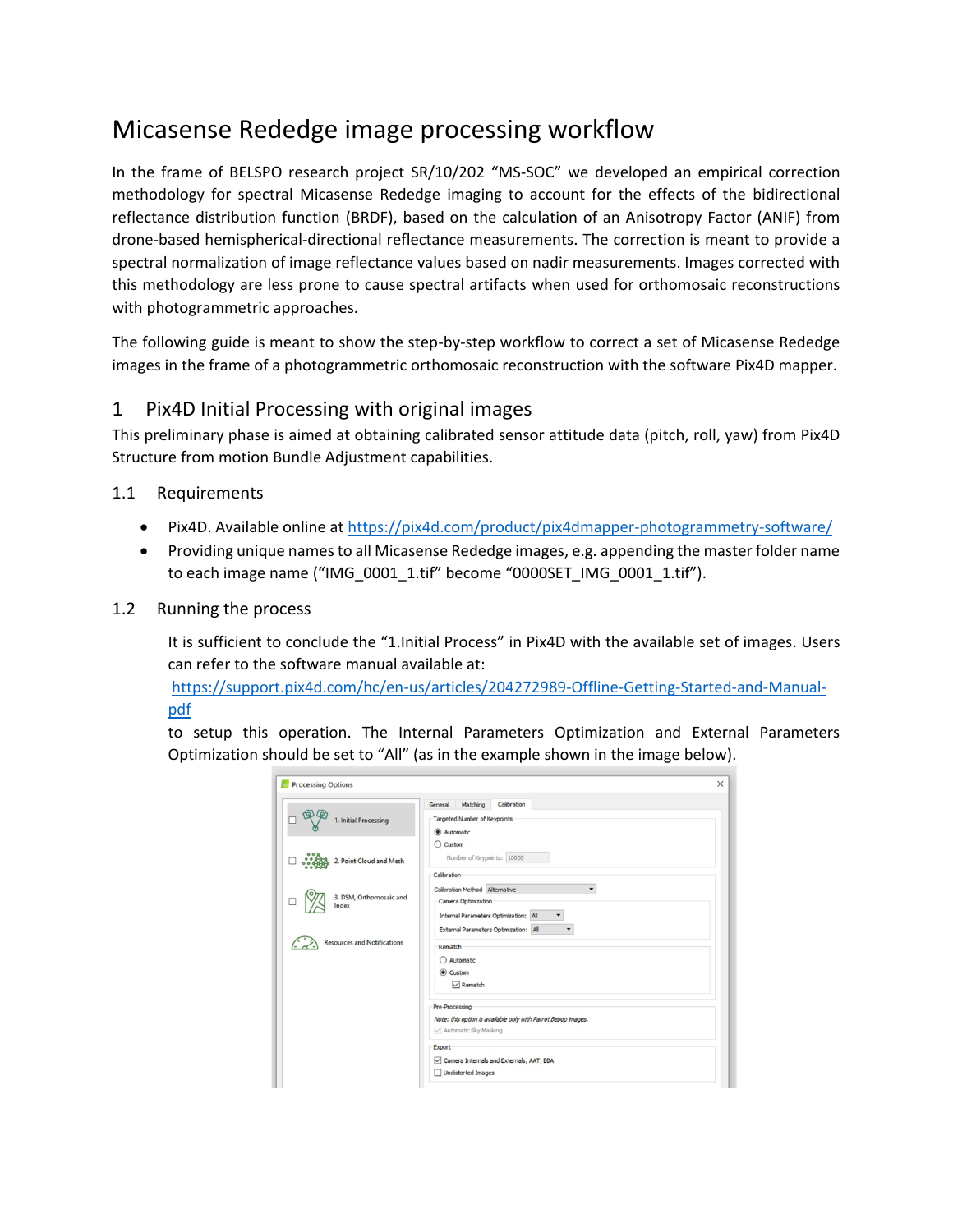At the end of this processing phase the user will obtain, inside the chosen Pix4D project folder, a specific subfolder ".../1\_initial/params" containing the calibrated camera parameters necessary for the ANIF correction model.

2 Radiometric calibration, vignetting correction, black level compensation and conversion to reflectance

This phase is aimed at automatizing with an R script the radiometric calibration, vignetting correction, black level compensation and conversion to reflectance of Micasense rededge images, following the procedure indicated by the original manufacturer (MicaSense Inc., Seattle, WA, USA) at:

[https://support.micasense.com/hc/en-us/articles/115000765514-Use-of-Calibrated-Reflectance-Panels-](https://support.micasense.com/hc/en-us/articles/115000765514-Use-of-Calibrated-Reflectance-Panels-For-RedEdge-Data)[For-RedEdge-Data](https://support.micasense.com/hc/en-us/articles/115000765514-Use-of-Calibrated-Reflectance-Panels-For-RedEdge-Data)

and

[https://support.micasense.com/hc/en-us/articles/115000351194-Rededge-Camera-Radiometric-](https://support.micasense.com/hc/en-us/articles/115000351194-Rededge-Camera-Radiometric-Calibration-Model)[Calibration-Model](https://support.micasense.com/hc/en-us/articles/115000351194-Rededge-Camera-Radiometric-Calibration-Model)

#### 2.1 Requirements

- R Core Team (2020). R: A language and environment for statistical computing. R Foundation for Statistical Computing, Vienna, Austria. Download and follow instructions to install at [https://www.R-project.org/.](https://www.r-project.org/) (tested on version R-3.6.3)
- RStudio Team (2019). RStudio: Integrated Development for R. RStudio, Inc., Boston, MA URL. Download and follow instructions to install at [http://www.rstudio.com/.](http://www.rstudio.com/) Make sure to have the R Studio plot device visible and accessible.
- R libraries to be installed (just run the following code lines in R console):

| install.packages("devtools")                                |
|-------------------------------------------------------------|
| Install.packages("exifr")                                   |
| Install.packages ("raster")                                 |
| Install.packages ("rgdal")                                  |
| Install.packages ("spatstat")                               |
| Install.packages ("doParallel") # (useful on Linux OS only) |
| Install.packages $("dosnow")$ # (useful on Linux OS only)   |

- **Exiftool** 
	- For Windows users:
		- 1. download the executable at<https://exiftool.org/exiftool-12.28.zip>
		- 2. unpack the file and rename it to "exiftool.exe".
		- 3. in R, configure Exiftool by running:

#### configure\_exiftool("<your unpack directory>/exiftool.exe")

this line has to be run every time R is rebooted.

▪ For Linux users, run the following code in the command line: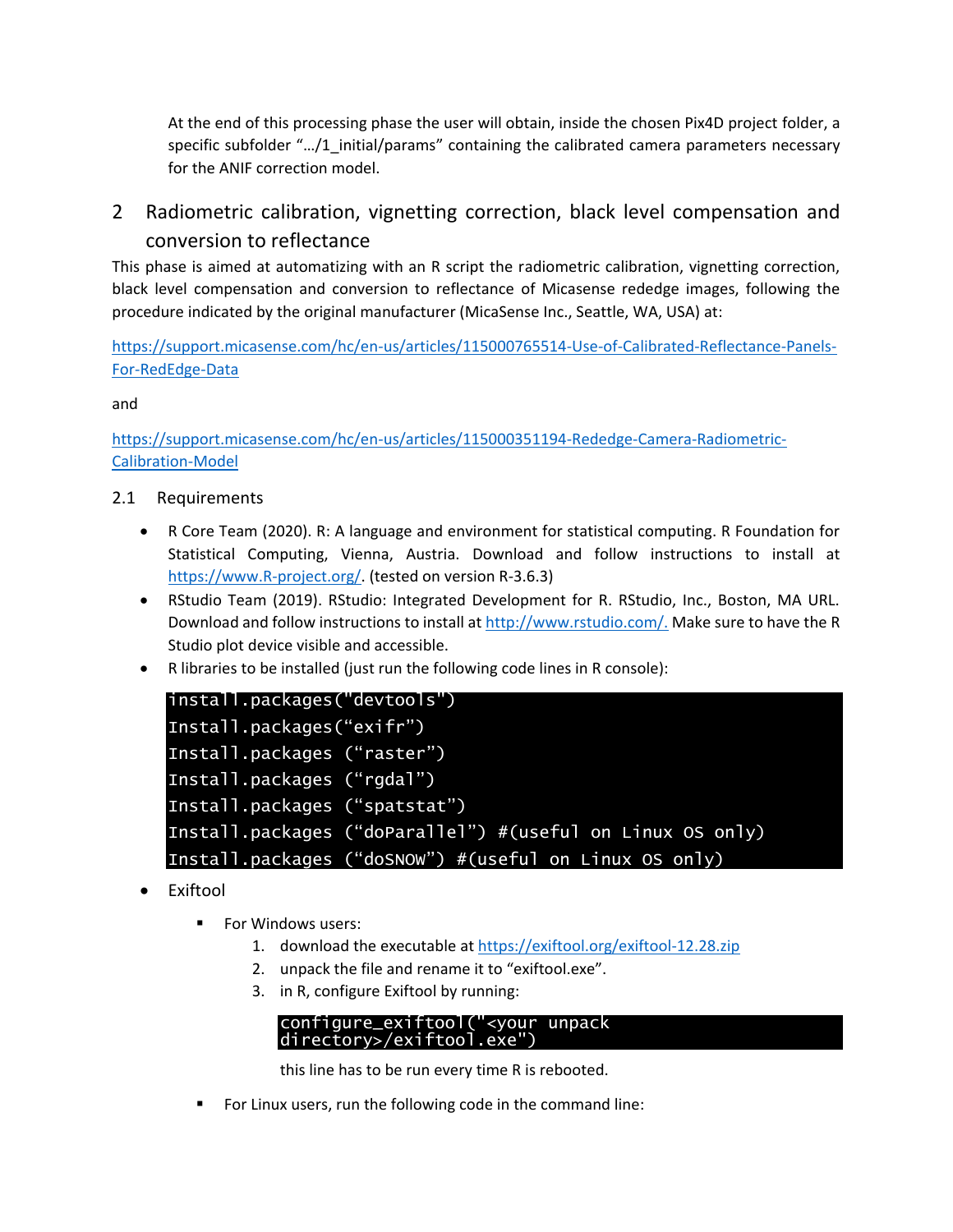## cd <your download directory> gzip -dc Image-ExifTool-12.28.tar.gz | tar -xf cd Image-ExifTool-12.28

• The certified reflectance data of your Micasense Rededge Calibrated Reflectance Panel (CRP). They consist of 5 reflectance values located on the panel itself (in the area marked by yellow circle in the below image) or sent by the manufacturer on user request.



## 2.2 Data preparation

Organize the Micasense Rededge images in two folders:

- One folder containing only the images to be corrected. In the example of this guide, we will name the folder "mica\_images". Make sure that the folder contains all sets of spectral bands (5) per image, and no other files.
- One folder containing all and only the 5 spectral band images of the Calibrated Reflectance Panel (CRP). In the example of this guide, we will name the folder "mica\_CRP".
- 2.3 Running the script
	- 1. Load in R the function script from the github repository. Choose from:
		- a) Base function, works for both Windows and Linux users

source\_url("https://raw.githubusercontent.com/Debrisman/Mi casense\_Rededge\_correction/main/FUN\_RededgeM\_processing.R" )

b) For Linux users only, to take advantage of parallel computing:

```
source_url("https://raw.githubusercontent.com/Debr
casense_Rededge_correction/main/FUN_RededgeM_processing_DP
.R")
```
- 2. Execute the script, specifying:
	- a) dir CRP = the user path to the folder containing the CRP images;
	- b) dir images = the user path to the folder containing the Rededge images;
	- c) CRP refl = a vector with the 5 calibrated reflectance values of the CRP.
	- d) (change function name to "RededgeM\_processing\_DP" if using solution 1b Linux only)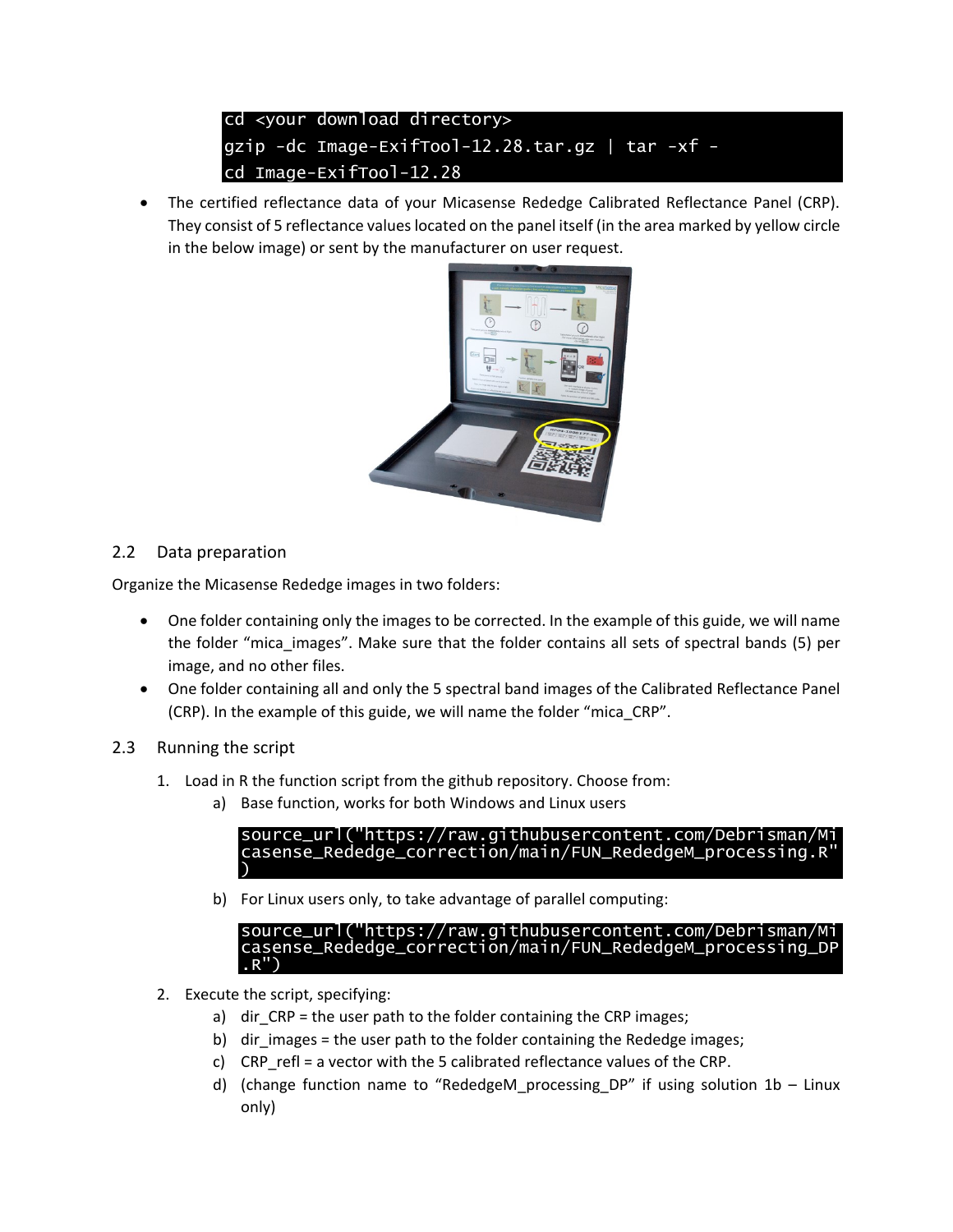RededgeM\_processing(dir\_CRP = "<your directory>/mica\_CRP", dir\_images = "*<your directory>/mica\_images*", CRP\_refl = c(0.4927, 0.4930, 0.4913, 0.4913, 0.4901), metadata\_trsf = TRUE)

3. A first progress bar will complete in R console. When finished, the image of the first CRP will appear in the plot device. Use the mouse pointer to click 4 corners inside each CRP area, as shown in the image below.



Repeat the procedure 5 times (one for each CRP image, the progress will be shown in the plot title). When the user input has been completed a message will appear in the console:

"CRP selection done. Now applying radiometric and vignetting correction.

and the other phases of the correction will proceed automatically.

4. From now on the script will run autonomously till completion. The console will show the progress bars and phase completion messages, in order:

#### "Radiometric and vignetting correction done. Now converting values to reflectance

#### Reflectance images saved on hard disk. Now transferring metadata.

#### "Metadata transferred. Process complete"

At the end of the procedure the calibrated reflectance images will be in an automatically created "…/reflectance" subfolder to the original images folder (e.g. ".../mica images/reflectance"). All images will have a " r" suffix appended to their name (e.g. "IMG\_0001\_1.tif" becomes "IMG\_0001\_1\_r.tif"). The images are now ready for the ANIF correction.

5. If the script in manually halted before the conclusion of the process and need to be re-cast, the user needs to manually delete some automatically generated subfolders in the images (e.g. the "…mica\_images/reflectance" subfolder) and CRP (e.g. the "…CRP/corr" subfolder) input folders.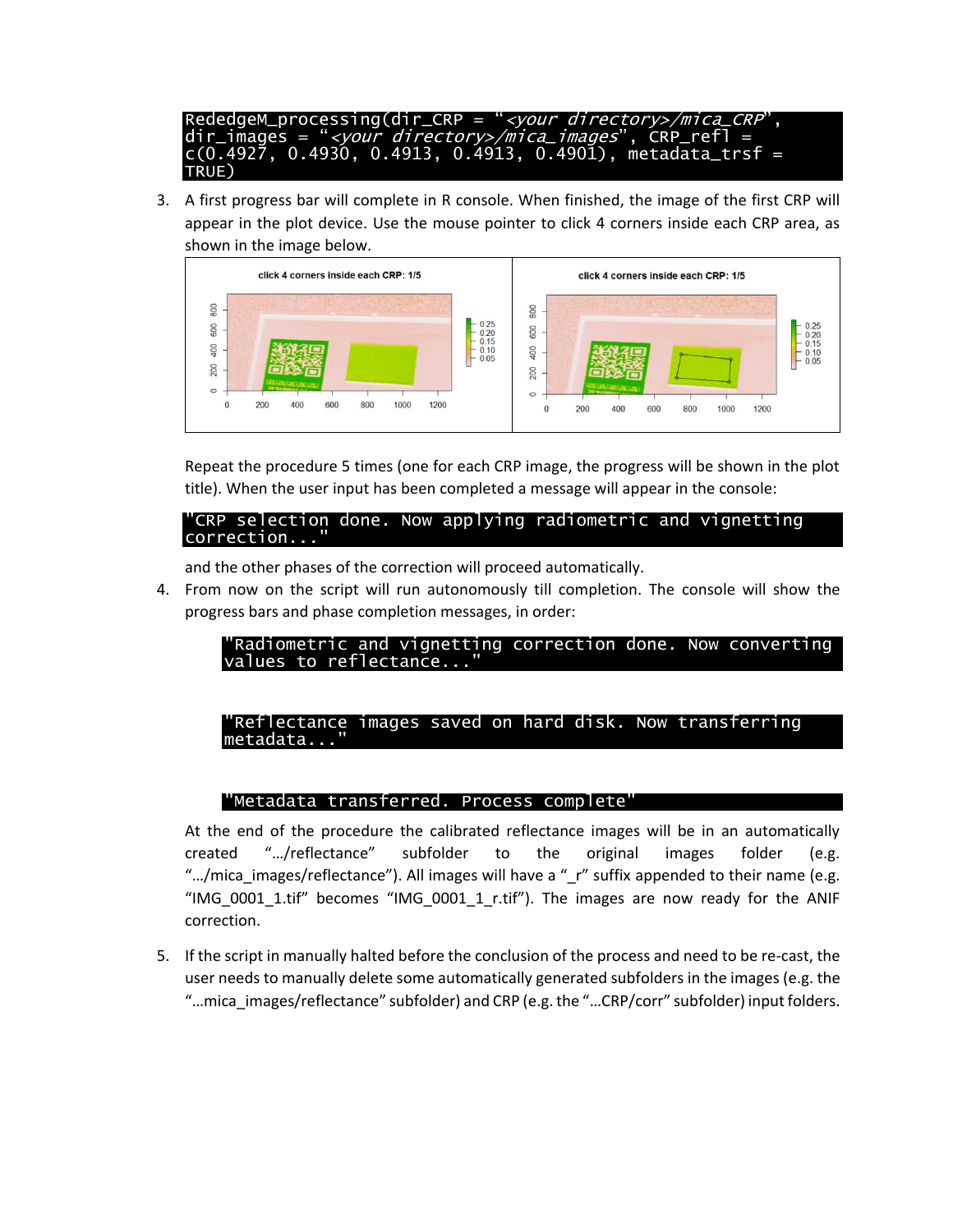## 3 ANIF correction

This phase is aimed at automatizing with an R script the application of the ANIF correction factor to Micasense Rededge calibrated reflectance images, following the results discussed in the Final report of BELSPO Contract SR/10/202 "MS-SOC project".

#### 3.1 Requirements

- (Requirements previously installed in chapter 2.1);
- New R libraries to be installed (just run the following code lines in R console):

### install.packages("suncalc")

• The ANIF correction model, available to download at: [https://github.com/Debrisman/Micasense\\_Rededge\\_correction/raw/c45c498be371bd0eaae0f6](https://github.com/Debrisman/Micasense_Rededge_correction/raw/c45c498be371bd0eaae0f6f44cdd6ef37f0e8eeb/PolyModels_ZenSenZen.rds) [f44cdd6ef37f0e8eeb/PolyModels\\_ZenSenZen.rds](https://github.com/Debrisman/Micasense_Rededge_correction/raw/c45c498be371bd0eaae0f6f44cdd6ef37f0e8eeb/PolyModels_ZenSenZen.rds)

#### 3.2 Data preparation

- One folder containing the calibrated reflectance images obtained from the script run in chapter 2 (check for the " r" suffix in the image name). In the example of this guide, we will name the folder "refl\_images". Make sure that the folder contains all sets of spectral bands (5) per image, and no other files.
- Path to the "PolyModels ZenSenZen.rds" file downloaded in section 3.1;
- Path to the ".../1 initial/params" folder obtained in chapter 1.
- 3.3 Running the script
	- 1. (needed only for Windows users, if running a new R session) configure Exiftool by running:

#### configure\_exiftool("<your unpack directory>/exiftool.exe")

- 2. Load in R the function script from the github repository. Choose from:
	- a) Base function, works for both Windows and Linux users:

source\_url("https://raw.githubusercontent.com/Debrisman/Mi casense\_Rededge\_correction/main/FUN\_ANIF\_correction.R")

b) For Linux users only, to take advantage of parallel computing:

#### source\_url("https://raw.githubusercontent.com/Debrisman/Mi casense\_Rededge\_correction/main/FUN\_ANIF\_correction\_DP.R")

- 3. Execute the script, specifying:
	- a) params dir = the user path to the "... $/1$  initial/params" folder;
	- b) images  $\text{dir} = \text{the user path to the folder containing the Rededge calibrated reflectance}$ images;
	- c) Input model = readRSD() call to the "PolyModels ZenSenZen.rds" file
	- d) (change function name to "ANIF correction  $DP''$  if using solution 1b Linux only)

| ANIF_correction(params_dir = " <your< th=""><th></th></your<>    |  |
|------------------------------------------------------------------|--|
| directory>/1_initial/params",                                    |  |
| $images_dir = "/refl1images", input_model =$                     |  |
| readRSD(" <your directory="">/PolyModels_zenSenZen.rds"))</your> |  |